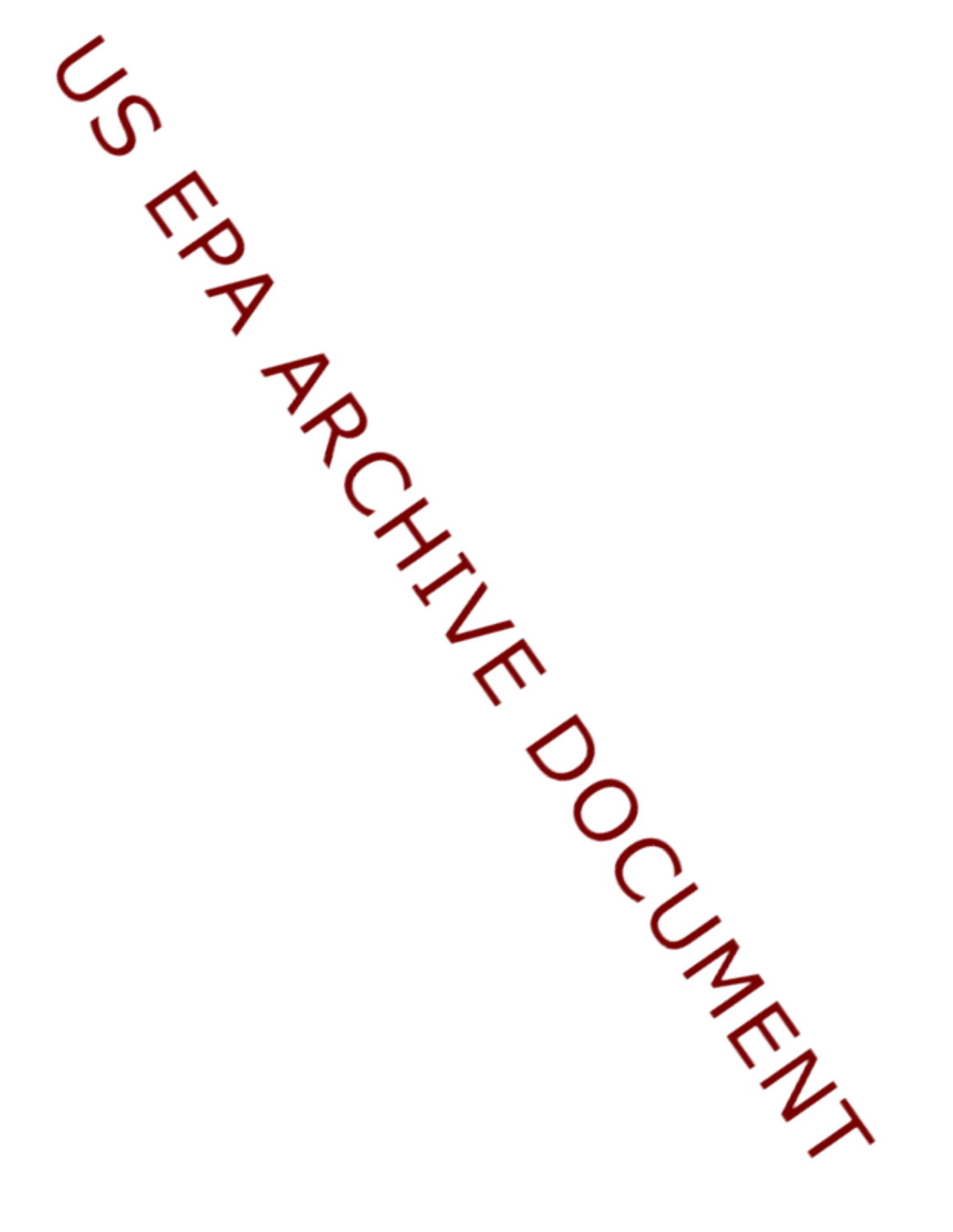# **Technical Factsheet on: ENDRIN**

## [List of Contaminants](http://www.epa.gov/safewater/hfacts.html)

 As part of the Drinking Water and Health pages, this fact sheet is part of a larger publication: **National Primary Drinking Water Regulations** 

Drinking Water Standards MCLG: 0.002 mg/L MCL: 0.002 mg/L HAL(child): 1- to 10-day: 0.02 mg/L; Longer term: 0.003 mg/L

## **Health Effects Summary**

 Acute: EPA has found endrin to potentially cause the following health effects from acute exposures at levels above the MCL: tremors, labored breathing, mental confusion, convulsions.

Drinking water levels which are considered "safe" for short-term exposures: For a 10-kg (22 lb.) child consuming 1 liter of water per day, upto a ten-day exposure to 0.02 mg/L or up to a 7-year exposure to 0.003 mg/L.

Chronic: Endrin has the potential to cause the following health effects from long-term exposures at levels above the MCL: convulsions and damage to liver tissue.

 from a lifetime exposure in drinking water. Cancer: There is inadequate evidence to state whether or not endrin has the potential to cause cancer

## **Usage Patterns**

 Endrin is an aliphatic chlorinated insecticide which has been used mainly on field crops such as cotton, non-cropland and to control voles and mice in orchards. maize, sugarcane, rice, cereals, ornamentals, and other crops. It has also been used for grasshoppers in

Once widely used in the US, most uses were cancelled in 1980. Production in 1980 was reported to be 100,000 lbs.

## **Release Patterns**

 Endrin's former source in the environment is from use as an insect, bird and rat-killer. It has been used on been on cotton crops. The U.S. EPA presently considers the pesticide cancelled. agricultural crops, cotton seeds, control of birds on buildings and mice in orchards. Its major use has

## **Environmental Fate**

 Endrin is very persistent, but it is known to photodegrade to delta-ketoendrin (half-life 7 days - June). Biodegradation may be enhanced somewhat in flooded soils or under anaerobic conditions. Its low water of endrin in certain groundwater samples suggest that leaching may be possible in some soils. Endrin's that moderate to extensive loss of endrin from soils and crops was due to evaporation. Runoff from rain or Endrin released to soils will persist for extremely long periods of time (up to 14 yr or more). solubility and strong adsorption to soil makes leaching into groundwater unlikely. However, the detection low vapor pressure suggests only limited evaporation from soil. However, several studies have suggested irrigation of particle-associated endrin will carry particle-associated endrin to water systems.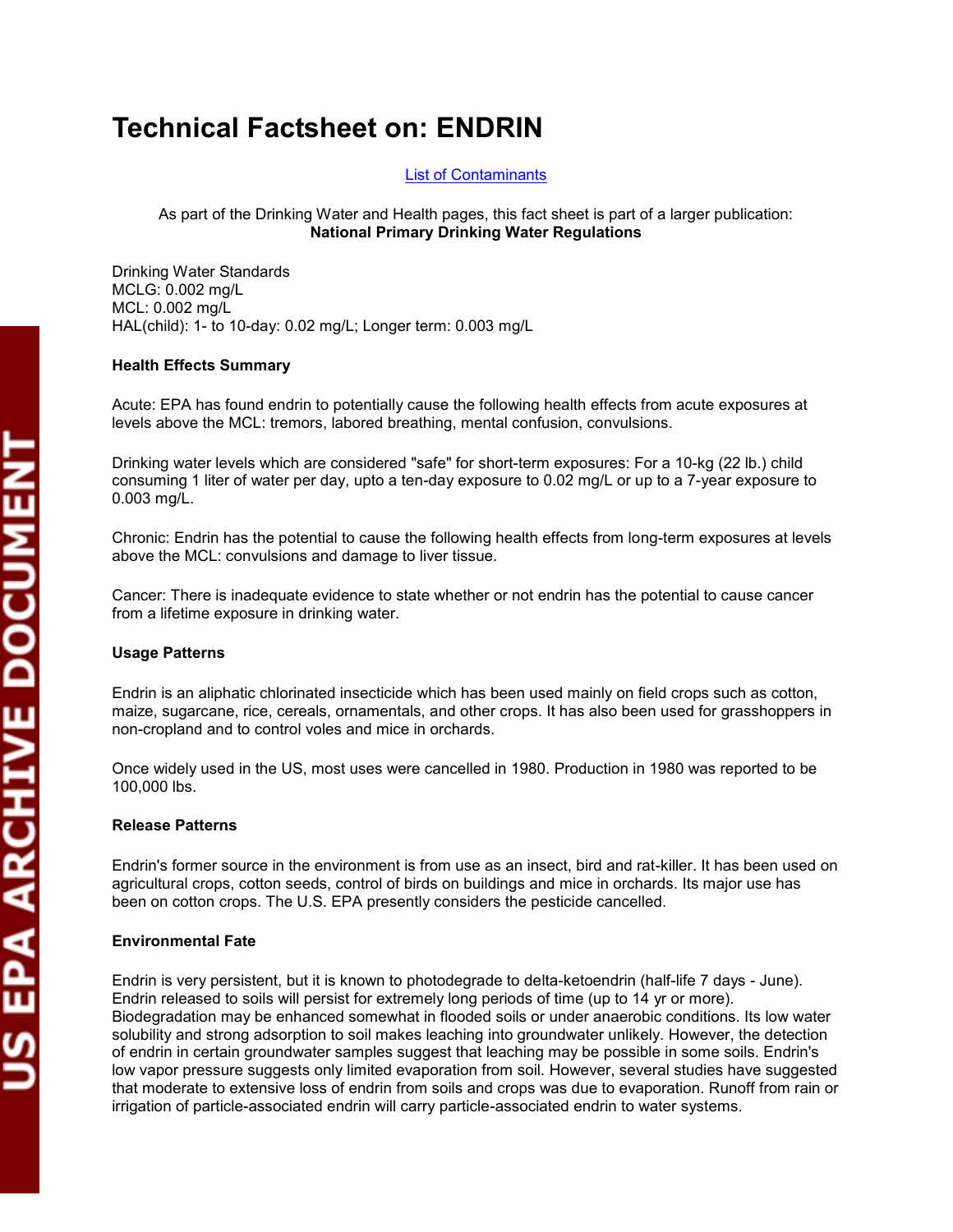Endrin released to water systems will not hydrolyze or biodegrade. It will be subject to photoisomerization to ketoendrin. It will extensively sorb to sediment. Evaporation from water will not be significant.

 Fate of endrin in the atmosphere is unknown, but it probably will be primarily associated with particulate matter and be removed mainly by rainout and dry deposition.

 There is significant bioconcentration of endrin in fish, with BCFs of 1335-10,000 reported. In addition, there is moderate to extensive bioconcentration in shellfish (BCF of 500-1250) and in snails (BCF of 49,000).

Monitoring data demonstrates that endrin continues to be a contaminant in air, water, sediment, soil, fish, and other aquatic organisms. Human exposure appears to come mostly from food or occupational exposure.

## **Chemical/ Physical Properties**

CAS Number: 72-20-8

M.P.: 200 C B.P.: decomp. 245 C

Color/ Form/Odor: Odorless white crystals<br>M.P.: 200 C B.P.: decomp. 245 C<br>Vapor Pressure: 2x10-7 mm Hg at 25 C

Octanol/Water Partition (Kow): Log Kow = 5.6(calc.)<br>Density/Spec. Grav.: 1.7 at 20 C

Density/Spec. Grav.: 1.7 at 20 C

Solubility: 0.2 mg/L of water; Slightly soluble in water

Solubility: 0.2 mg/L of water; Slightly soluble in water<br>Soil sorption coefficient: Koc =34,000 (est); low mobility in soil

Odor/Taste Thresholds: N/A

Bioconcentration Factor: 1335 to 10,000 in fish; expected to bioconcentrate in aquatic organisms.

Henry's Law Coefficient: 4x10-7 atm-cu m/mole

 269; Hexachloroepoxy- octahydro-endo,endo-dimethano- naphthalene Trade Names/Synonyms: Nendrin; EN 57; Endrex; Endricol; Hexadrin; Mendrin; Oktanex; Compound

#### **Other Regulatory Information**

Monitoring For Ground/Surface Water Sources:

 Initial Frequency- 4 quarterly samples every 3 years Repeat Frequency- If no detections during initial round: 2 quarterly per year if serving >3300 persons; 1 sample per 3 years for smaller systems 1 sample per 3 years for smaller systems Triggers - Return to Initial Freq. if detect at > 0.00001 mg/L Analysis: